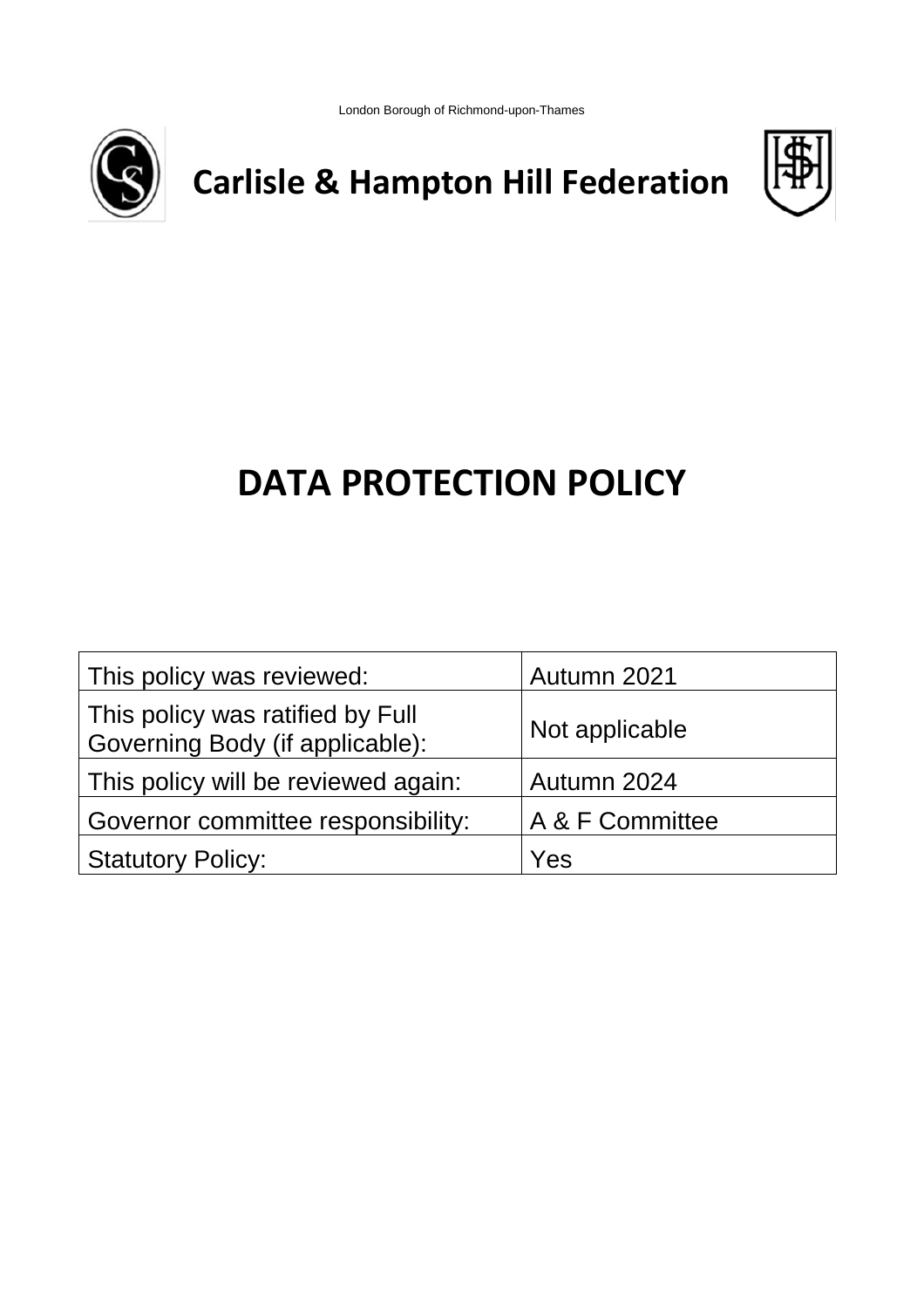# **Contents**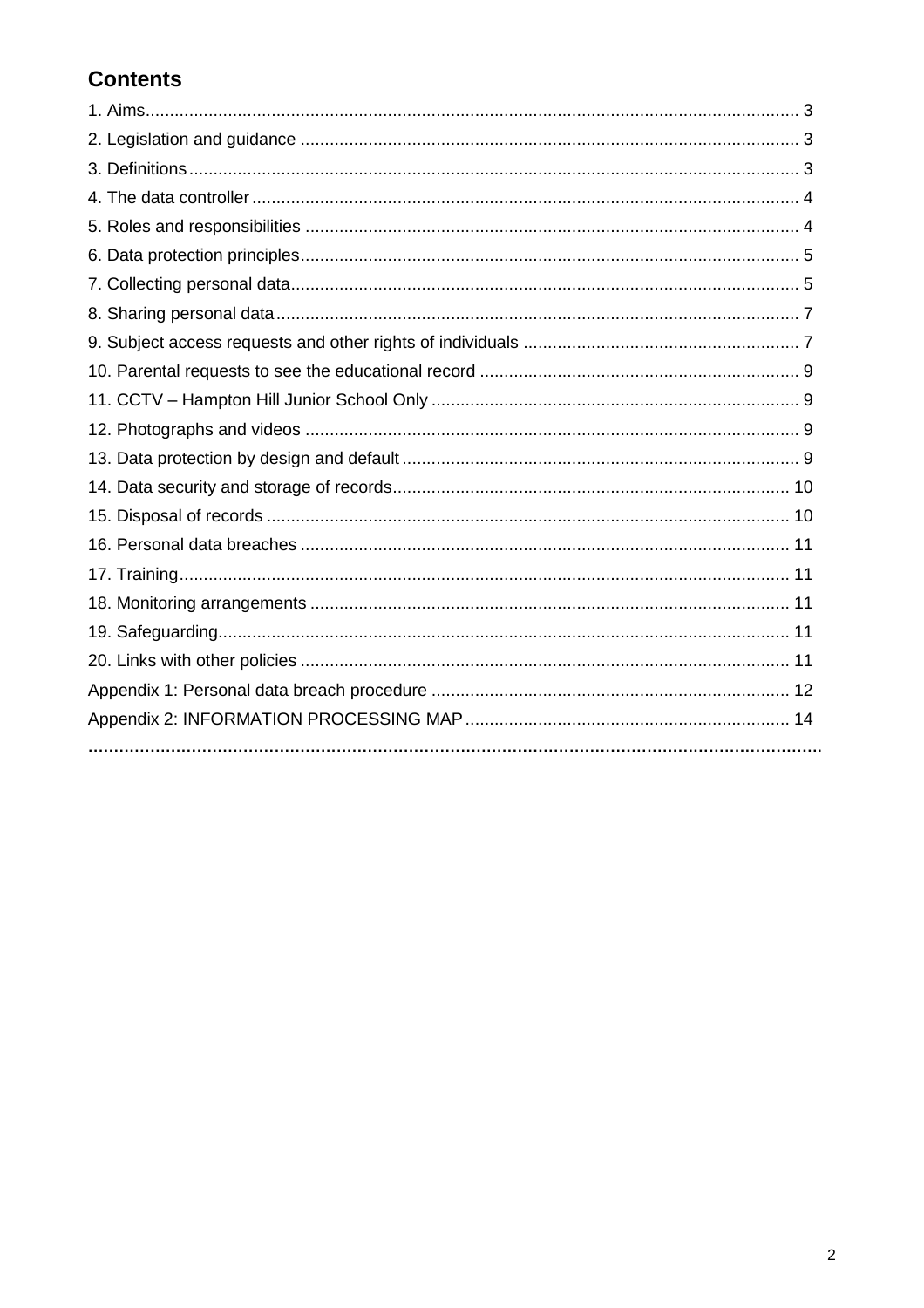### **1. Aims**

Our school aims to ensure that all personal data collected about staff, pupils, parents, governors, visitors and other individuals is collected, stored and processed in accordance with UK data protection law.

This policy applies to all personal data, regardless of whether it is in paper or electronic format.

# **2. Legislation and guidance**

This policy meets the requirements of the:

- UK General Data Protection Regulation (UK GDPR) the EU GDPR was incorporated into UK legislation, with some amendments, by The Data Protection, Privacy and Electronic [Communications \(Amendments etc\) \(EU Exit\) Regulations 2020](https://www.legislation.gov.uk/uksi/2020/1586/made)
- [Data Protection Act 2018 \(DPA 2018\)](http://www.legislation.gov.uk/ukpga/2018/12/contents/enacted)

It is based on guidance published by the Information Commissioner's Office (ICO) on the [GDPR.](https://ico.org.uk/for-organisations/guide-to-the-general-data-protection-regulation-gdpr/)

It also reflects the ICO's [code of practice](https://ico.org.uk/media/for-organisations/documents/1542/cctv-code-of-practice.pdf) for the use of surveillance cameras and personal information (HHJS only).

In addition, this policy complies with regulation 5 of the **Education (Pupil Information) (England) Regulations** [2005,](http://www.legislation.gov.uk/uksi/2005/1437/regulation/5/made) which gives parents the right of access to their child's educational record.

# **3. Definitions**

| Term                                | <b>Definition</b>                                                                                                                                                                                                                                                                                                                                                                                                          |
|-------------------------------------|----------------------------------------------------------------------------------------------------------------------------------------------------------------------------------------------------------------------------------------------------------------------------------------------------------------------------------------------------------------------------------------------------------------------------|
| <b>Personal data</b>                | Any information relating to an identified, or identifiable,<br>individual.<br>This may include the individual's:<br>Name (including initials)<br>$\bullet$<br>Identification number<br>$\bullet$<br>Location data<br>Online identifier, such as a username<br>$\bullet$<br>It may also include factors specific to the individual's<br>physical, physiological, genetic, mental, economic, cultural<br>or social identity. |
| Special categories of personal data | Personal data which is more sensitive and so needs more<br>protection, including information about an individual's:<br>Racial or ethnic origin<br>$\bullet$<br>Political opinions<br>٠<br>Religious or philosophical beliefs<br>Trade union membership<br>$\bullet$<br>Genetics<br>$\bullet$<br>Health - physical or mental<br>٠<br>Sex life or sexual orientation<br>$\bullet$<br>Safeguarding                            |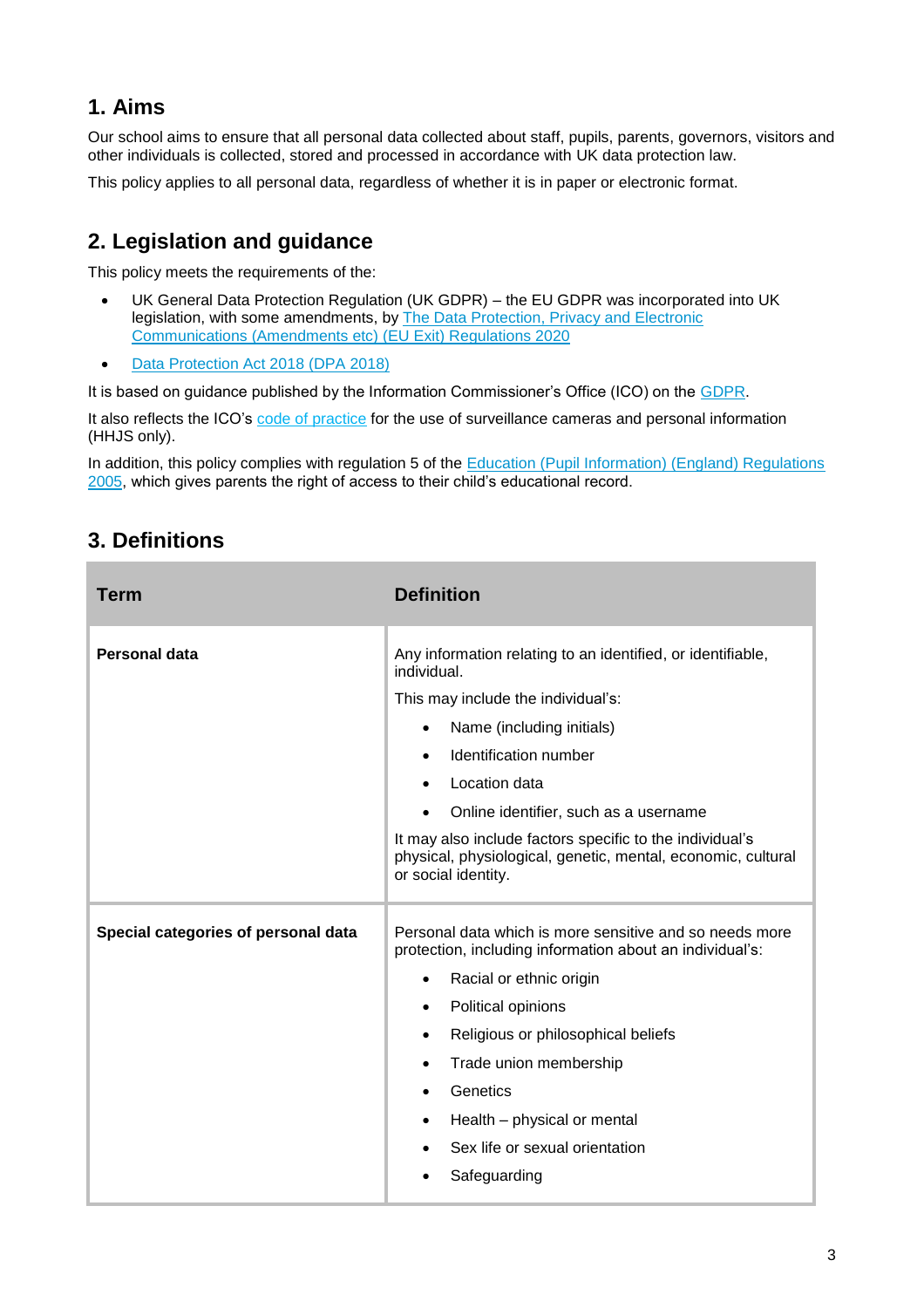| <b>Processing</b>    | Anything done to personal data, such as collecting,<br>recording, organising, structuring, storing, adapting,<br>altering, retrieving, using, disseminating, erasing or<br>destroying.<br>Processing can be automated or manual. |
|----------------------|----------------------------------------------------------------------------------------------------------------------------------------------------------------------------------------------------------------------------------|
| Data subject         | The identified or identifiable individual whose personal data<br>is held or processed.                                                                                                                                           |
| Data controller      | A person or organisation that determines the purposes and<br>the means of processing of personal data.                                                                                                                           |
| Data processor       | A person or other body, other than an employee of the data<br>controller, who processes personal data on behalf of the<br>data controller.                                                                                       |
| Personal data breach | A breach of security leading to the accidental or unlawful<br>destruction, loss, alteration, unauthorised disclosure of, or<br>access to personal data.                                                                          |

# **4. The data controller**

Carlisle Infant School and Hampton Hill Junior School process personal data relating to parents, pupils, staff, governors, visitors and others, and therefore is a data controller.

Carlisle Infant School and Hampton Hill Junior School are registered as a data controller with the ICO and will renew this registration annually or as otherwise legally required.

# **5. Roles and responsibilities**

This policy applies to **all staff** employed by our schools, and to external organisations or individuals working on our behalf. Staff who do not comply with this policy may face disciplinary action.

#### **5.1 Governing board**

The governing board has overall responsibility for ensuring that our school complies with all relevant data protection obligations.

#### **5.2 Data Protection Officer**

The Data Protection Officer (DPO) is responsible for overseeing the implementation of this policy, monitoring our compliance with data protection law, and developing related policies and guidelines where applicable.

They will provide an annual report of their activities directly to the governing board and, where relevant, report to the board their advice and recommendations on school data protection issues.

The DPO is also the first point of contact for individuals whose data the school processes, and for the ICO.

Full details of the DPO's responsibilities are set out in their job description.

Our DPO is Satswana and is contactable via:

- Satswana, 01252 516898 or 01252 516864. [admin@satswana.com](mailto:admin@satswana.com) or [help@satswana.com](mailto:help@satswana.com).
- Carlisle Infant School, Broad Lane, Hampton, TW12 3AJ, 020 8979 2770
- Hampton Hill Junior School, St James's Avenue, Hampton Hill, TW12 1HW, 020 8979 3019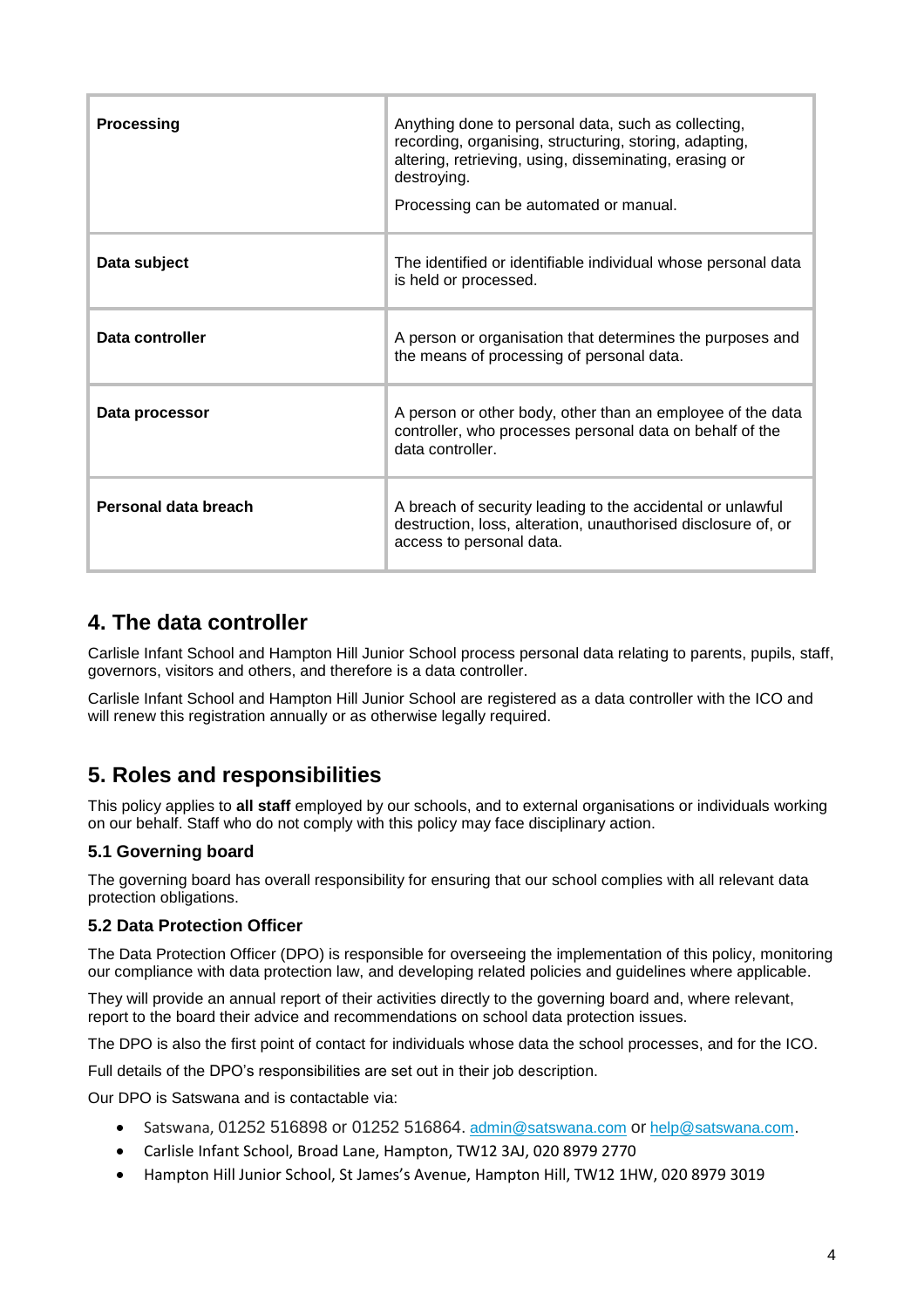#### **5.3 Headteacher**

The Headteacher acts as the representative of the data controller on a day-to-day basis.

#### **5.4 All staff**

Staff are responsible for:

- Collecting, storing and processing any personal data in accordance with this policy
- Informing the school of any changes to their personal data, such as a change of address
- Contacting the DPO in the following circumstances:
	- $\circ$  With any questions about the operation of this policy, data protection law, retaining personal data or keeping personal data secure
	- o If they have any concerns that this policy is not being followed
	- $\circ$  If they are unsure whether or not they have a lawful basis to use personal data in a particular way
	- o If they need to rely on or capture consent, draft a privacy notice, deal with data protection rights invoked by an individual, or transfer personal data outside the UK.
	- o If there has been a data breach
	- $\circ$  Whenever they are engaging in a new activity that may affect the privacy rights of individuals
	- o If they need help with any contracts or sharing personal data with third parties.

# **6. Data protection principles**

The UK GDPR is based on data protection principles that our school must comply with.

The principles say that personal data must be:

- Processed lawfully, fairly and in a transparent manner
- Collected for specified, explicit and legitimate purposes
- Adequate, relevant and limited to what is necessary to fulfil the purposes for which it is processed
- Accurate and, where necessary, kept up to date
- Kept for no longer than is necessary for the purposes for which it is processed
- Processed in a way that ensures it is appropriately secure.

This policy sets out how the school aims to comply with these principles.

# **7. Collecting personal data**

#### **7.1 Lawfulness, fairness and transparency**

We will only process personal data where we have one of 6 'lawful bases' (legal reasons) to do so under data protection law:

- The data needs to be processed so that the schools can **fulfil a contract** with the individual, or the individual has asked the schools to take specific steps before entering into a contract
- The data needs to be processed so that the schools can **comply with a legal obligation**
- The data needs to be processed to ensure the **vital interests** of the individual or another person i.e. to protect someone's life
- The data needs to be processed so that the schools, as a public authority, can perform a task **in the public interest or exercise it's official authority**
- The data needs to be processed for the **legitimate interests** of the schools (where the processing is not for any tasks the schools performs as a public authority) or a third party, provided the individual's rights and freedoms are not overridden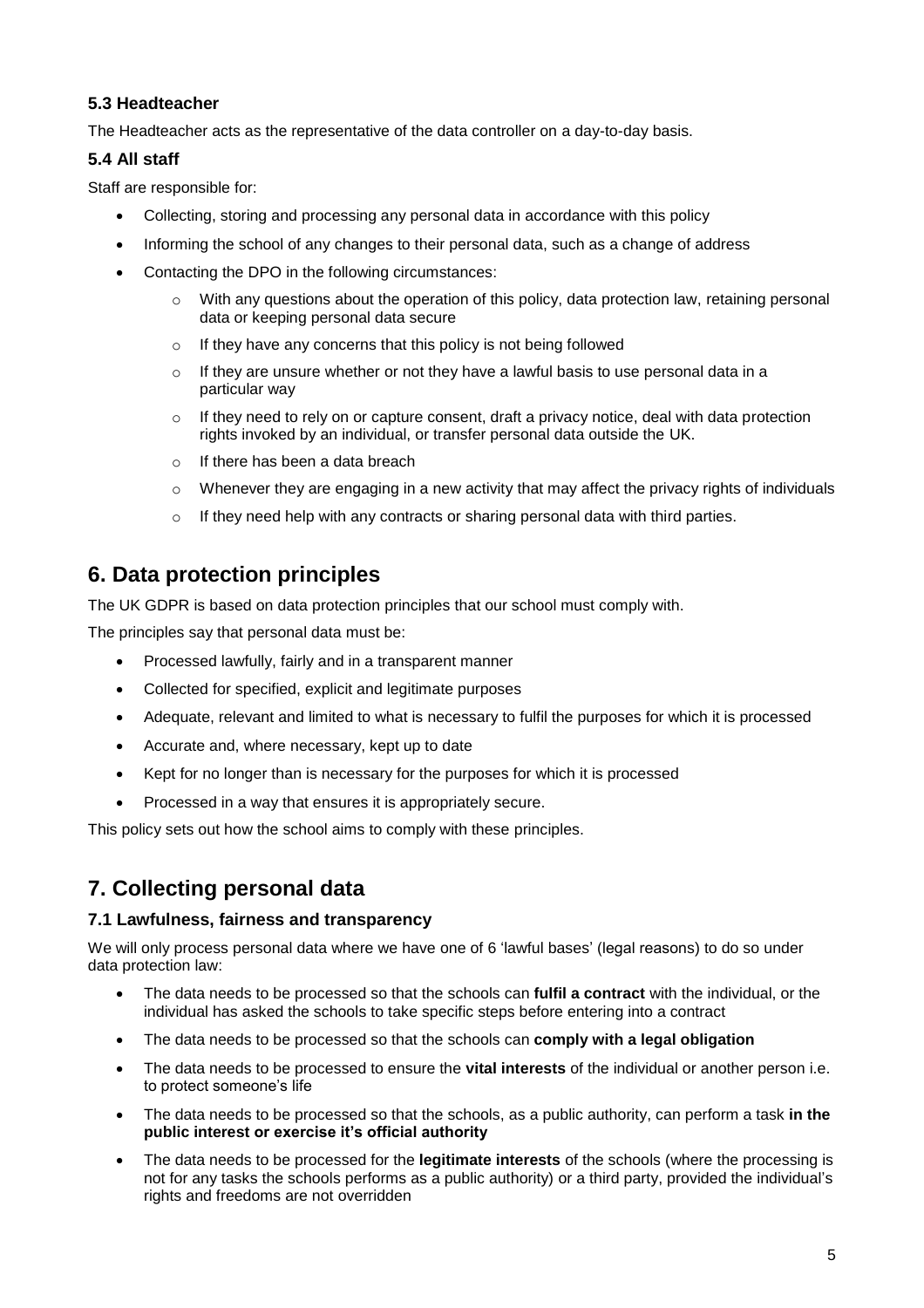The individual (or their parent/carer when appropriate in the case of a pupil) has freely given clear **consent**.

For special categories of personal data, we will also meet one of the special category conditions for processing under data protection law.

- The individual (or their parent/carer when appropriate in the case of a pupil) has given **explicit consent**
- The data needs to be processed to perform or exercise obligations or rights in relation to **employment, social security or social protection law**
- The data needs to be processed to ensure the **vital interests** of the individual or another person, where the individual is physically or legally incapable of giving consent
- The data has already been made **manifestly public** by the individual
- The data needs to be processed for the establishment, exercise or defence of **legal claims**
- The data needs to be processed for reasons of **substantial public interest** as defined in legislation
- The data needs to be processed for **health or social care purposes**, and the processing is done by, or under the direction of, a health or social work professional or by any other person obliged to confidentiality under law
- The data needs to be processed for **public health reasons**, and the processing is done by, or under the direction of, a health professional or by any other person obliged to confidentiality under law
- The data needs to be processed for **archiving purposes**, scientific or historical research purposes, or statistical purposes, and the processing is in the public interest

For criminal offence data, we will meet both a lawful basis and a condition set out under data protection law. Conditions include:

- The individual (or their parent/carer when appropriate in the case of a pupil) has given **consent**
- The data needs to be processed to ensure the **vital interests** of the individual or another person, where the individual is physically or legally incapable of giving consent
- The data has already been made **manifestly public** by the individual
- The data needs to be processed for or in connection with legal proceedings, to obtain legal advice, or for the establishment, exercise or defence of **legal rights**
- The data needs to be processed for reasons of **substantial public interest** as defined in legislation

Whenever we first collect personal data directly from individuals, we will provide them with the relevant information required by data protection law.

We will always consider the fairness of our data processing. We will ensure we do not handle personal data in ways that individuals would not reasonably expect, or use personal data in ways which have unjustified adverse effects on them.

#### **7.2 Limitation, minimisation and accuracy**

We will only collect personal data for specified, explicit and legitimate reasons. We will explain these reasons to the individuals when we first collect their data.

If we want to use personal data for reasons other than those given when we first obtained it, we will inform the individuals concerned before we do so, and seek consent where necessary.

Staff must only process personal data where it is necessary in order to do their jobs.

We will keep data accurate and, where necessary, up-to-date. Inaccurate data will be rectified or erased when appropriate.

In addition, when staff no longer need the personal data they hold, they must ensure it is deleted or anonymised. This will be done in accordance with the guidance provided in the **[Information Management](https://irms.org.uk/page/schoolstoolkit?&terms=%22toolkit+and+schools%22)  [Society's toolkit for schools.](https://irms.org.uk/page/schoolstoolkit?&terms=%22toolkit+and+schools%22)**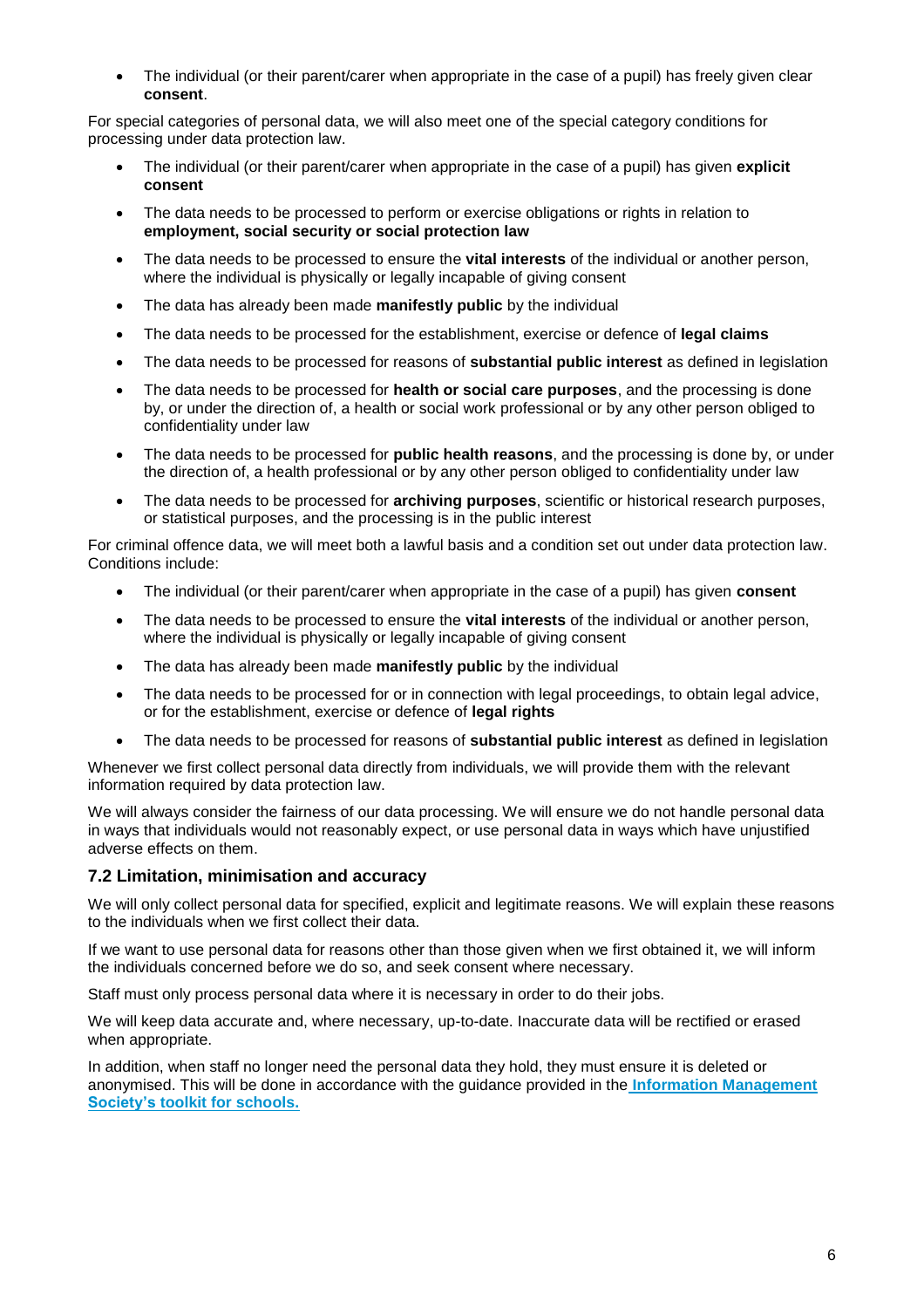# **8. Sharing personal data**

We will not normally share personal data with anyone else without consent, but there are certain circumstances where we may be required to do so. These include but are not limited to, situations where:

- There is an issue with a pupil or parent/carer that puts the safety of our staff at risk
- We need to liaise with other agencies we will seek consent as necessary before doing this
- Our suppliers or contractors need data to enable us to provide services to our staff and pupils for example, IT companies. When doing this, we will:
	- $\circ$  Only appoint suppliers or contractors which can provide sufficient guarantees that they comply with UK data protection law
	- $\circ$  Establish a contract with the supplier or contractor to ensure the fair and lawful processing of any personal data we share
	- o Only share data that the supplier or contractor needs to carry out their service

We will also share personal data with law enforcement and government bodies where we are legally required to do so.

We may also share personal data with emergency services and local authorities to help them to respond to an emergency situation that affects any of our school community (pupils, parents/carers or staff).

Where we transfer personal data internationally, we will do so in accordance with UK data protection law.

# **9. Subject access requests and other rights of individuals**

#### **9.1 Subject access requests**

Individuals have a right to make a 'subject access request' to gain access to personal information that the schools hold about them. This includes:

- Confirmation that their personal data is being processed
- Access to a copy of the data
- The purposes of the data processing
- The categories of personal data concerned
- Who the data has been, or will be, shared with
- How long the data will be stored for, or if this isn't possible, the criteria used to determine this period
- Where relevant, the existence of the right to request rectification, erasure or restriction, or to object to such processing
- The right to lodge a complaint with the ICO or another supervisory authority
- The source of the data, if not the individual
- Whether any automated decision-making is being applied to their data, and what the significance and consequences of this might be for the individual.
- The safeguards provided if the data is being transferred internationally

Subject access requests can be submitted in any form, but we may be able to respond to requests more quickly if they are made in writing and include:

- Name of individual
- Correspondence address
- Contact number and email address
- Details of the information requested.

If staff receive a subject access request they must immediately forward it to the DPO.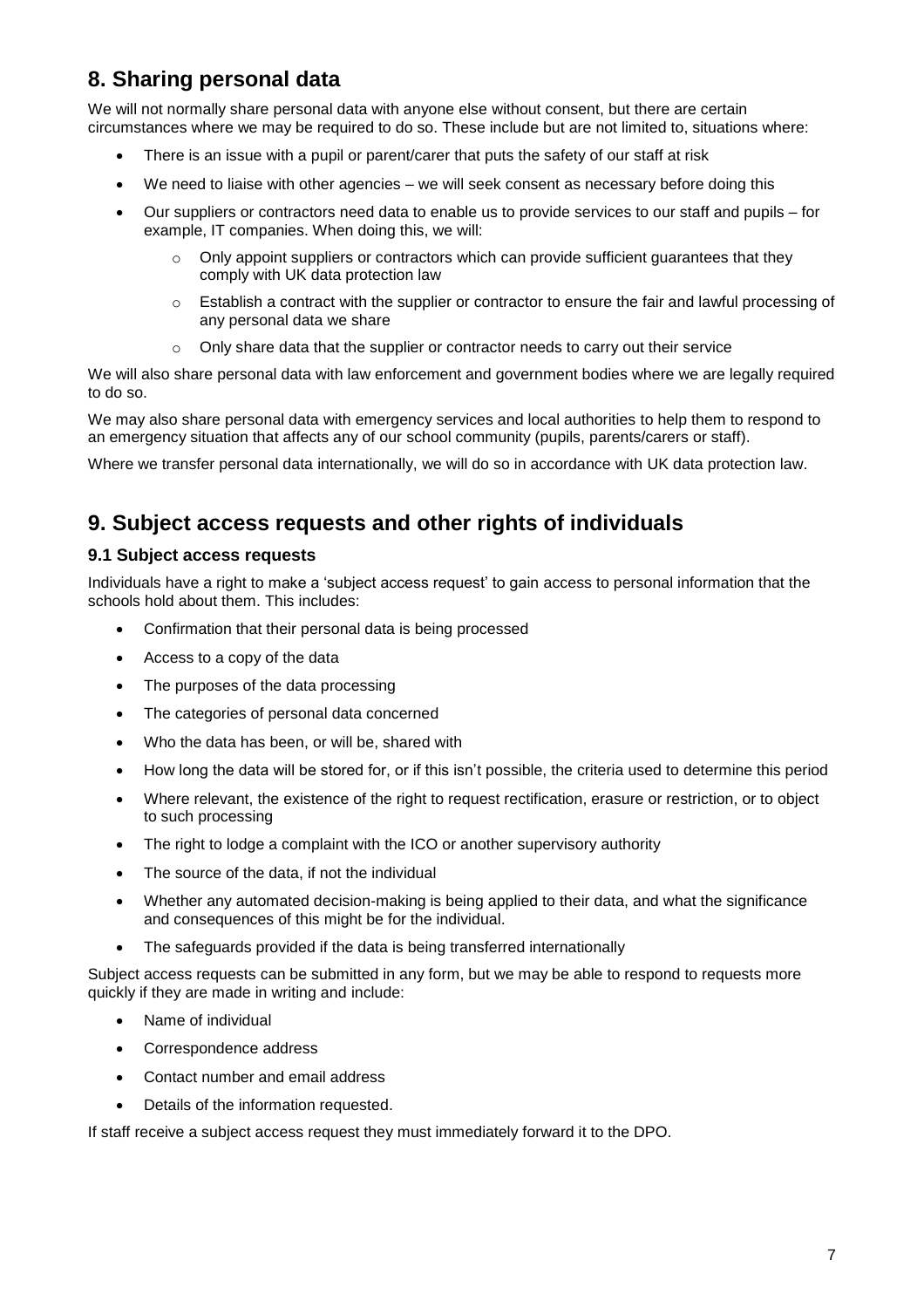#### **9.2 Children and subject access requests**

Personal data about a child belongs to that child, and not the child's parents or carers. For a parent or carer to make a subject access request with respect to their child, the child must either be unable to understand their rights and the implications of a subject access request, or have given their consent.

Children below the age of 12 are generally not regarded to be mature enough to understand their rights and the implications of a subject access request. Therefore, most subject access requests from parents or carers of pupils at our school may be granted without the express permission of the pupil. This is not a rule and a pupil's ability to understand their rights will always be judged on a case-by-case basis.

#### **9.3 Responding to subject access requests**

When responding to requests, we:

- May ask the individual to provide 2 forms of identification
- May contact the individual via phone to confirm the request was made
- Will respond without delay and within 1 month of receipt of the request (or receipt of the additional information to confirm identity, where relevant)
- Will provide the information free of charge
- May tell the individual we will comply within 3 months of receipt of the request, where a request is complex or numerous. We will inform the individual of this within 1 month, and explain why the extension is necessary.

We may not disclose information for a variety of reasons, such as if it:

- Might cause serious harm to the physical or mental health of the pupil or another individual
- Would reveal that the child is being or has been abused, or is at risk of abuse, where the disclosure of that information would not be in the child's best interests
- Would include another person's personal data that we can't reasonably anonymise, and we don't have the other person's consent and it would be unreasonable to proceed without it
- Is part of certain sensitive documents, such as those related to crime, immigration, legal proceedings or legal professional privilege, management forecasts, negotiations, confidential references, or exam scripts

If the request is unfounded or excessive, we may refuse to act on it, or charge a reasonable fee to cover administrative costs. We will take into account whether the request is repetitive in nature when making this decision.

When we refuse a request, we will tell the individual why, and tell them they have the right to complain to the ICO or they can seek to enforce their subject access right through the courts.

#### **9.4 Other data protection rights of the individual**

In addition to the right to make a subject access request (see above), and to receive information when we are collecting their data about how we use and process it (see section 7), individuals also have the right to:

- Withdraw their consent to processing at any time
- Ask us to rectify, erase or restrict processing of their personal data (in certain circumstances)
- Prevent use of their personal data for direct marketing
- Object to processing which has been justified on the basis of public interest, official authority or legitimate interests
- Challenge decisions based solely on automated decision making or profiling (i.e. making decisions or evaluating certain things about an individual based on their personal data with no human involvement)
- Be notified of a data breach in certain circumstances
- Make a complaint to the ICO
- Ask for their personal data to be transferred to a third party in a structured, commonly used and machine-readable format (in certain circumstances)

Individuals should submit any request to exercise these rights to the DPO. If staff receive such a request, they must immediately forward it to the DPO.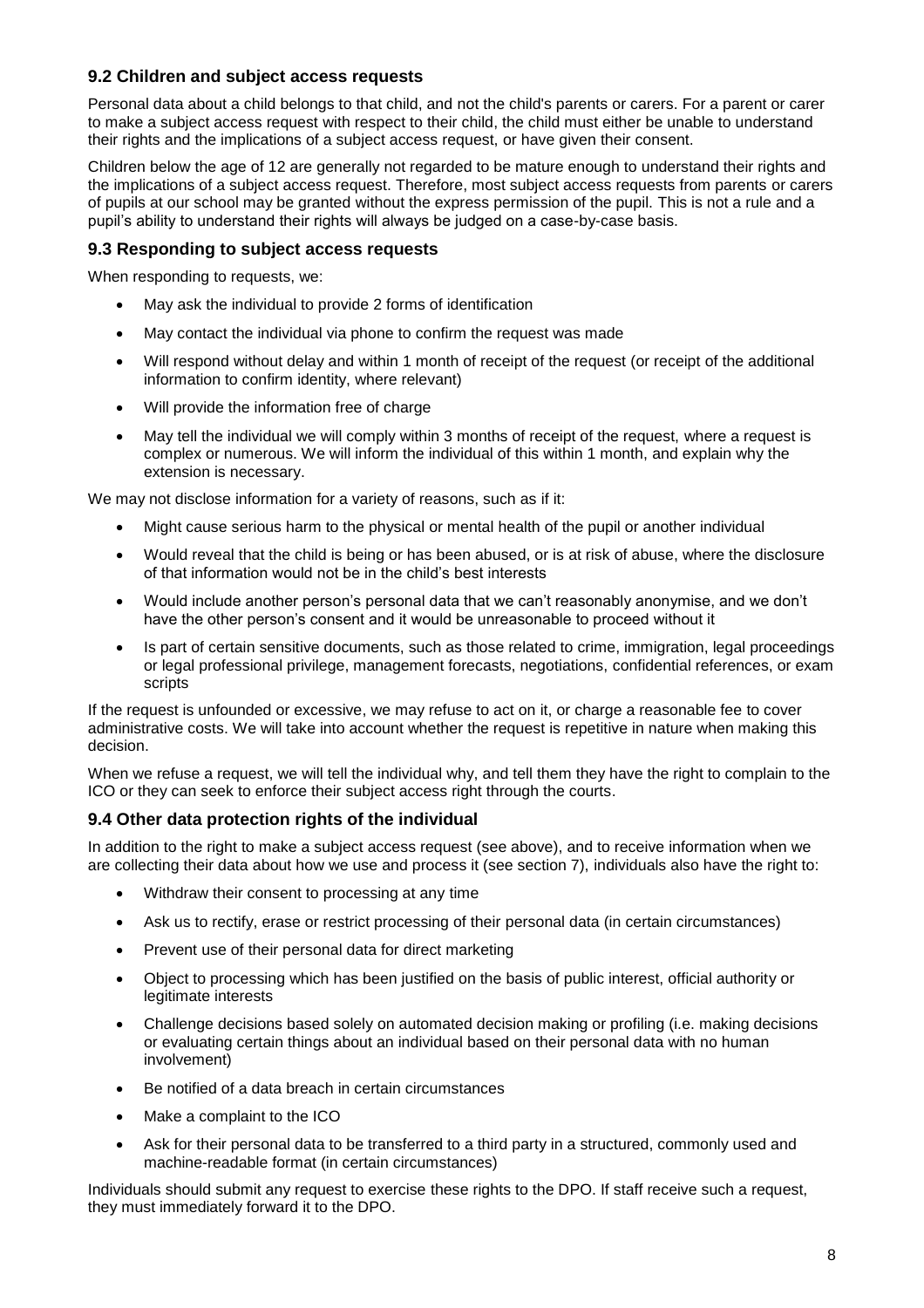### **10. Parental requests to see the educational record**

Parents, or those with parental responsibility, have a legal right to free access to their child's educational record (which includes most information about a pupil) within 15 school days of receipt of a written request.

This right applies as long as the pupil concerned is aged under 18.

There are certain circumstances in which this right can be denied, such as if releasing the information might cause serious harm to the physical or mental health of the pupil or other individual, or if it would mean releasing exam marks before they are officially announced.

# **11. CCTV – Hampton Hill Junior School Only**

We use CCTV in various locations around the school site to ensure it remains safe. We will adhere to the ICO's [code of practice](https://ico.org.uk/media/for-organisations/documents/1542/cctv-code-of-practice.pdf) for the use of CCTV

We do not need to ask individuals' permission to use CCTV, but we make it clear where individuals are being recorded. Security cameras are clearly visible and accompanied by prominent signs explaining that CCTV is in use.

Any enquiries about the CCTV system should be directed to Alan Went, Headteacher, Hampton Hill Junior School.

### **12. Photographs and videos**

As part of our schools activities, we may take photographs and record images of individuals within our schools.

We will obtain written consent from parents/carers for photographs and videos to be taken of their child for communication, marketing and promotional materials. We will clearly explain how the photograph and/or video will be used to both the parent/carer and pupil.

Where the schools take photographs and videos, uses may include

- Within school on notice boards and in newsletters.
- Outside of school by external agencies such as the school photographer, newspapers, campaigns
- Online on our schools' websites or social media pages.

Consent can be refused or withdrawn at any time. If consent is withdrawn, we will delete the photograph or video and not distribute it further.

When using photographs and videos in this way we will not accompany them with any other personal information about the child, to ensure they cannot be identified.

Any photographs and videos taken by parents/carers at school events for their own personal use are not covered by data protection legislation. However, we will ask that photos or videos with other pupils are not shared publicly on social media for safeguarding reasons, unless all the relevant parents/carers (or pupils where appropriate) have agreed to this.

See our child protection and safeguarding policy for more information on our use of photographs and videos.

# **13. Data protection by design and default**

We will put measures in place to show that we have integrated data protection into all of our data processing activities, including:

- Appointing a suitably qualified DPO, and ensuring they have the necessary resources to fulfil their duties and maintain their expert knowledge
- Only processing personal data that is necessary for each specific purpose of processing, and always in line with the data protection principles set out in relevant data protection law (see section 6)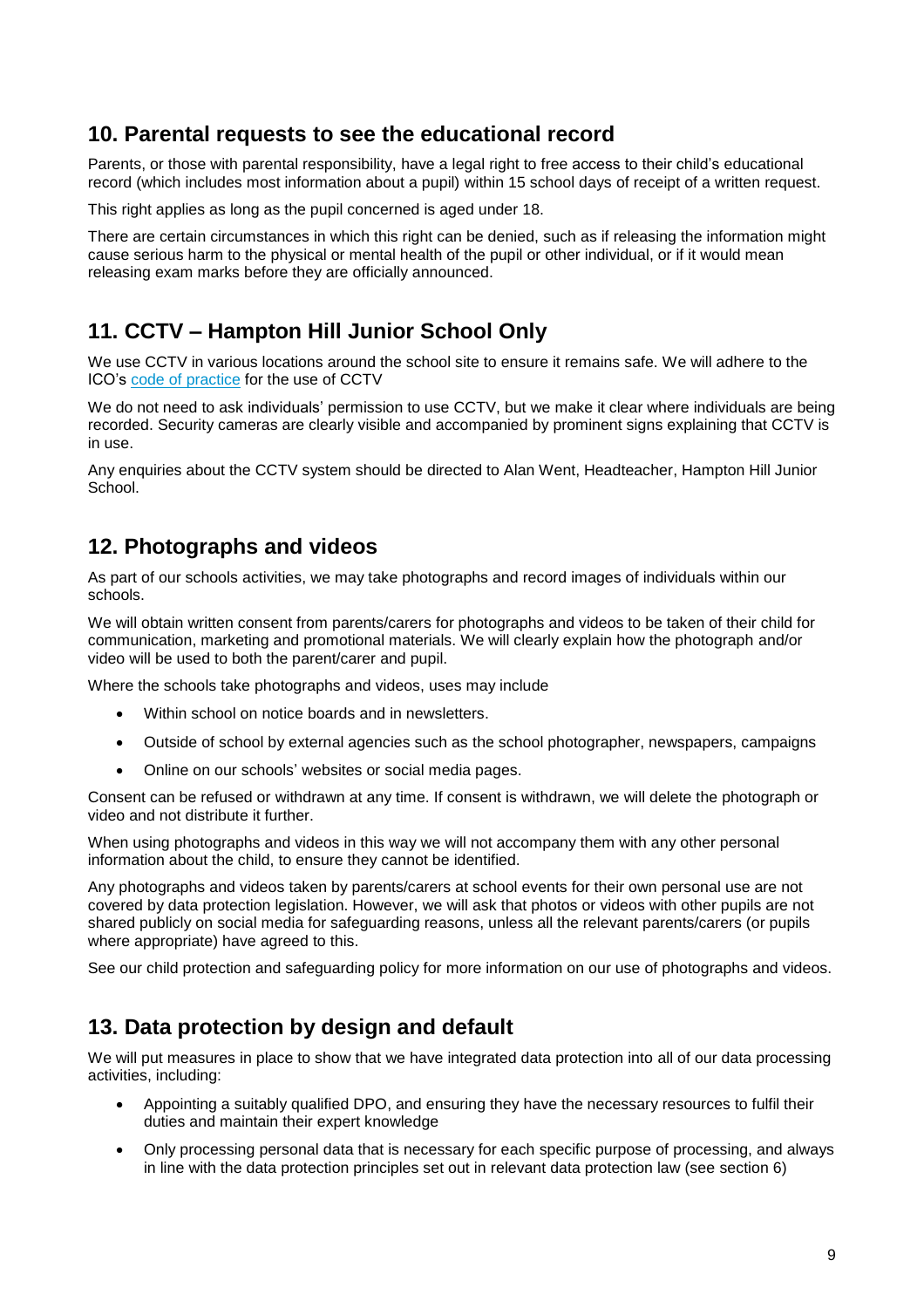- Completing data protection impact assessments (DPIA) where the school's processing of personal data presents a high risk to rights and freedoms of individuals, and when introducing new technologies (the DPO will advise on this process)
- Integrating data protection into internal documents including this policy, any related policies and privacy notices
- Regularly training members of staff on data protection law, this policy, any related policies and any other data protection matters; we will also keep a record of attendance
- Regularly conducting reviews and audits to test our privacy measures and make sure we are compliant
- Appropriate safeguards being put in place if we transfer any personal data outside the UK, where different data protection laws may apply
- Maintaining records of our processing activities, including:
	- $\circ$  For the benefit of data subjects, making available the name and contact details of our school and DPO and all information we are required to share about how we use and process their personal data (via our privacy notices)
	- $\circ$  For all personal data that we hold, maintaining an internal record of the type of data, data subject, how and why we are using the data, any third-party recipients, any transfers outside of the UK and the safeguards for those, retention periods and how we are keeping the data secure

### **14. Data security and storage of records**

We will protect personal data and keep it safe from unauthorised or unlawful access, alteration, processing or disclosure, and against accidental or unlawful loss, destruction or damage.

In particular:

- Paper-based records and portable electronic devices, such as laptops and hard drives that contain personal data are kept under lock and key when not in use
- Papers containing confidential personal data must not be left on office and classroom desks, on staffroom tables, pinned to notice/display boards, or left anywhere else where there is general access
- Where personal information needs to be taken off site, staff must sign it in and out from the school office
- Passwords that are at least 8 characters long containing letters and numbers are used to access school computers, laptops and other electronic devices. Staff and pupils are reminded that they should not reuse passwords from other sites
- Encryption software is used to protect all portable devices and removable media, such as laptops and USB devices
- Staff, pupils or governors who store personal information on their personal devices are expected to follow the same security procedures as for school-owned equipment (see our policy on acceptable use).
- Where we need to share personal data with a third party, we carry out due diligence and take reasonable steps to ensure it is stored securely and adequately protected (see section 8)

# **15. Disposal of records**

Personal data that is no longer needed will be disposed of securely. Personal data that has become inaccurate or out of date will also be disposed of securely, where we cannot or do not need to rectify or update it.

For example, we will shred or incinerate paper-based records, and overwrite or delete electronic files. We may also use a third party to safely dispose of records on the school's behalf. If we do so, we will require the third party to provide sufficient guarantees that it complies with data protection law.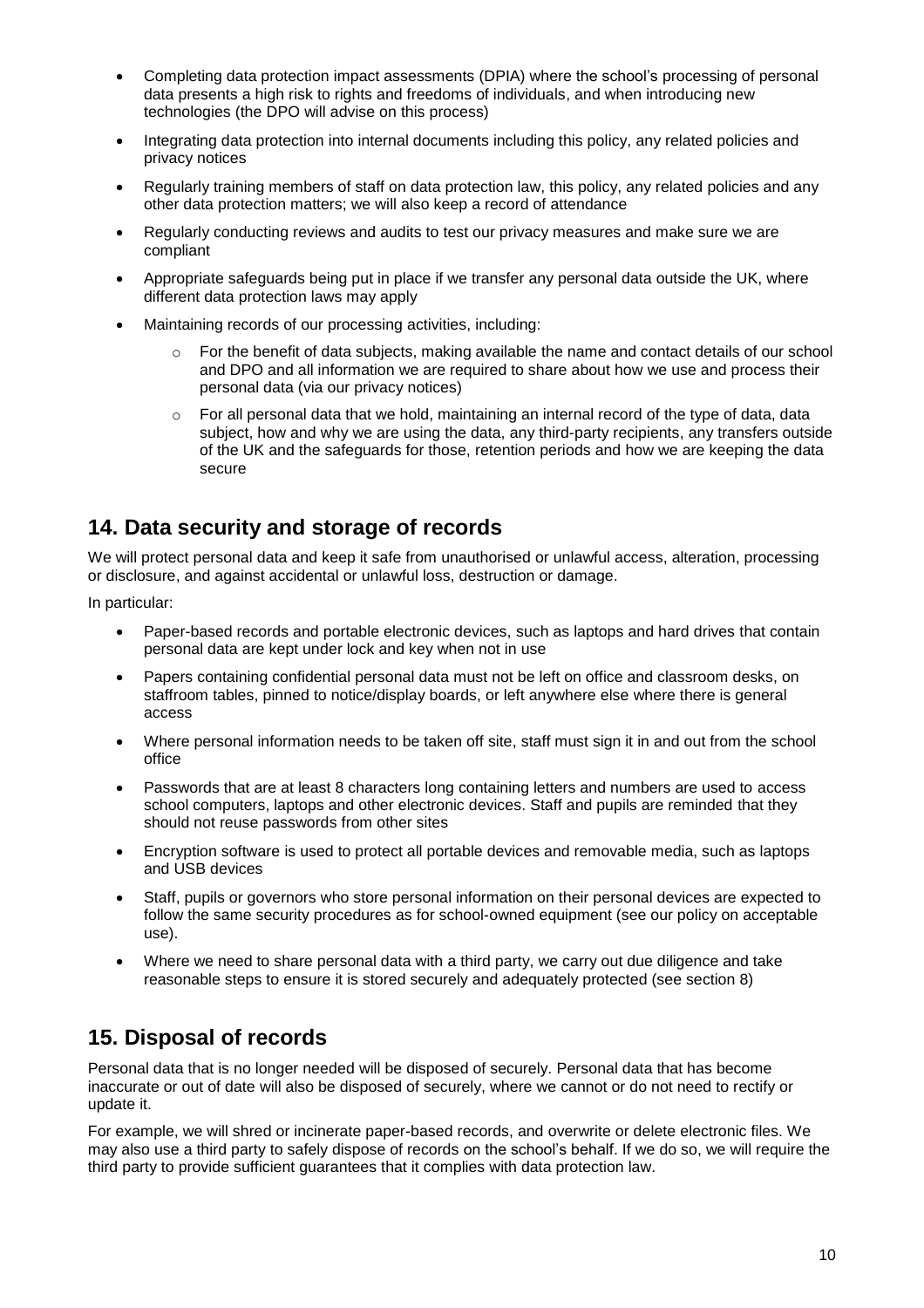# **16. Personal data breaches**

The schools will make all reasonable endeavours to ensure that there are no personal data breaches.

In the unlikely event of a suspected data breach, we will follow the procedure set out in appendix 1.

When appropriate, we will report the data breach to the ICO within 72 hours. Such breaches in a school context may include, but are not limited to:

- A non-anonymised dataset being published on the school website which shows the exam results of pupils eligible for the pupil premium
- Safeguarding information being made available to an unauthorised person
- The theft of a school laptop containing non-encrypted personal data about pupils

# **17. Training**

All staff and governors are provided with data protection training as part of their induction process.

Data protection will also form part of continuing professional development, where changes to legislation, guidance or the school's processes make it necessary.

# **18. Monitoring arrangements**

The DPO is responsible for monitoring and updating this policy.

This policy will be reviewed **annually** and approved by the Achievement & Families Committee

# **19. Safeguarding**

Please note: the UK GDPR and the Data Protection Act 2018 are not a barrier to sharing information where the failure to do so would cause the safety or wellbeing of the individual to be compromised.

# **20. Links with other policies**

This data protection policy is linked to our:

- Online Safety Policy
- Acceptable Use of IT Policy
- Child Protection & Safeguarding Policy
- Mobile Phone Policy
- Assessment Policy.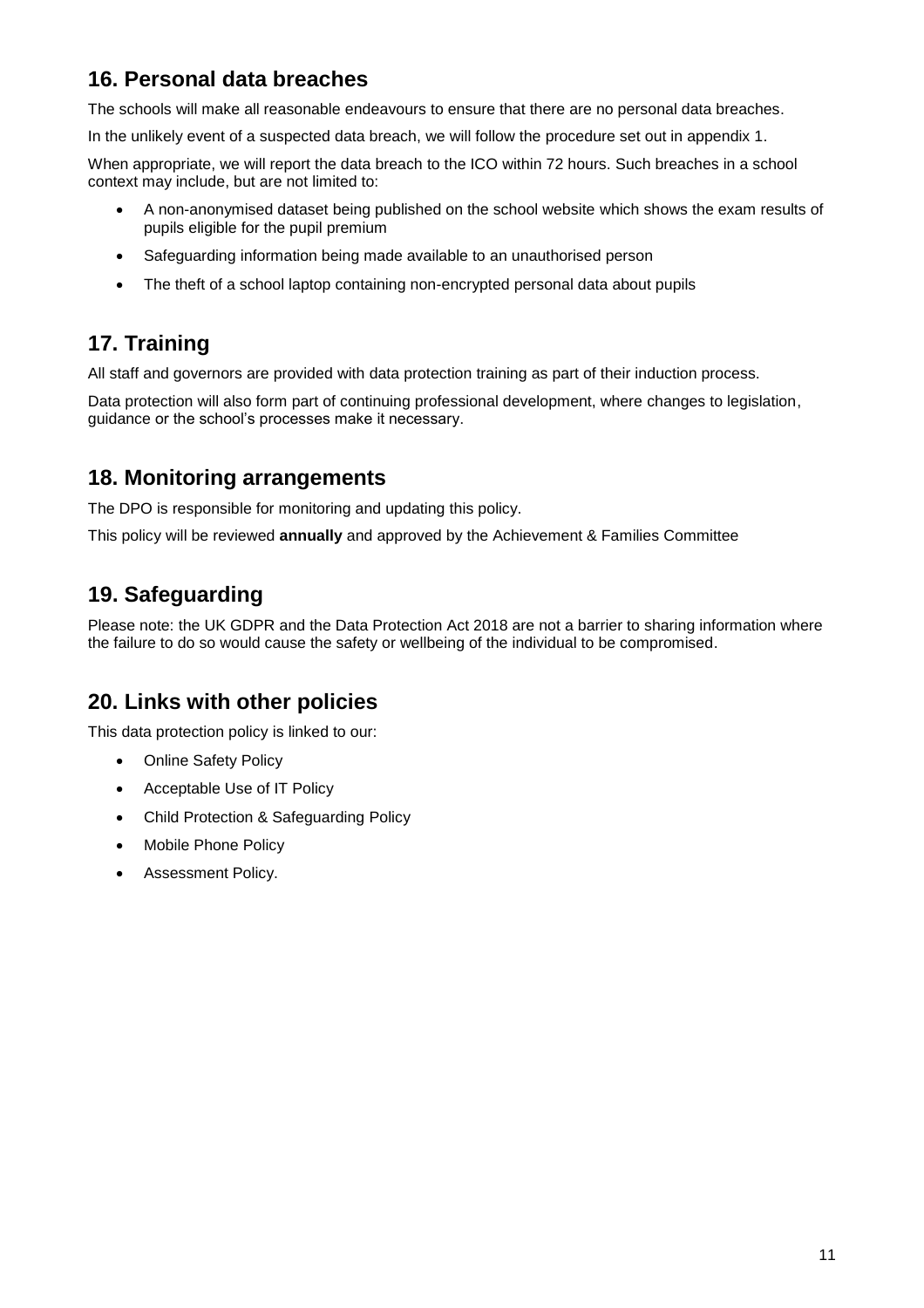# **Appendix 1: Personal data breach procedure**

This procedure is based on [guidance on personal data breaches](https://ico.org.uk/for-organisations/guide-to-the-general-data-protection-regulation-gdpr/personal-data-breaches/) produced by the ICO.

- On finding or causing a breach, or potential breach, the staff member, governor or data processor must immediately notify the DPO
- The DPO will investigate the report, and determine whether a breach has occurred. To decide, the DPO will consider whether personal data has been accidentally or unlawfully:
	- o Lost
	- o Stolen
	- o Destroyed
	- o Altered
	- o Disclosed or made available where it should not have been
	- o Made available to unauthorised people
- Staff and governors will cooperate with the investigation (including allowing access to information and responding to questions). The investigation will not be treated as a disciplinary investigation.
- If a breach has occurred or it is considered to be likely that is the case, the DPO will alert the Headteacher and the Chair of Governors
- The DPO will make all reasonable efforts to contain and minimise the impact of the breach. Relevant staff members or data processors should help the DPO with this where necessary, and the DPO should take external advice when required (e.g. from IT providers). (See the actions relevant to specific data types at the end of this procedure)
- The DPO will assess the potential consequences (based on how serious they are, and how likely they are to happen) before and after the implementation of steps to mitigate the consequences
- The DPO will work out whether the breach must be reported to the ICO and the individuals affected using the ICO's [self-assessment tool](https://ico.org.uk/for-organisations/report-a-breach/personal-data-breach-assessment/)
- The DPO will document the decision (either way), in case the decisions are challenged at a later date by the ICO or an individual affected by the breach. Documented decisions are stored in our designated GDPR software system.
- Where the ICO must be notified, the DPO will do this via the 'report a breach' page of the ICO [website](https://ico.org.uk/for-organisations/report-a-breach/) or through its breach report line (0303 123 1113), within 72 hours of the school's awareness of the breach. As required, the DPO will set out:
	- $\circ$  A description of the nature of the personal data breach including, where possible:
		- The categories and approximate number of individuals concerned
		- The categories and approximate number of personal data records concerned
	- o The name and contact details of the DPO
	- o A description of the likely consequences of the personal data breach
	- $\circ$  A description of the measures that have been, or will be taken, to deal with the breach and mitigate any possible adverse effects on the individual(s) concerned
- If all the above details are not yet known, the DPO will report as much as they can within 72 hours of the school's awareness of the breach. The report will explain that there is a delay, the reasons why, and when the DPO expects to have further information. The DPO will submit the remaining information as soon as possible
- Where the school is required to communicate with individuals whose personal data has been breached, the DPO will tell them in writing. This notification will set out:
	- $\circ$  A description, in clear and plain language, the nature of the personal data breach.
	- o The name and contact details of the DPO
	- o A description of the likely consequences of the personal data breach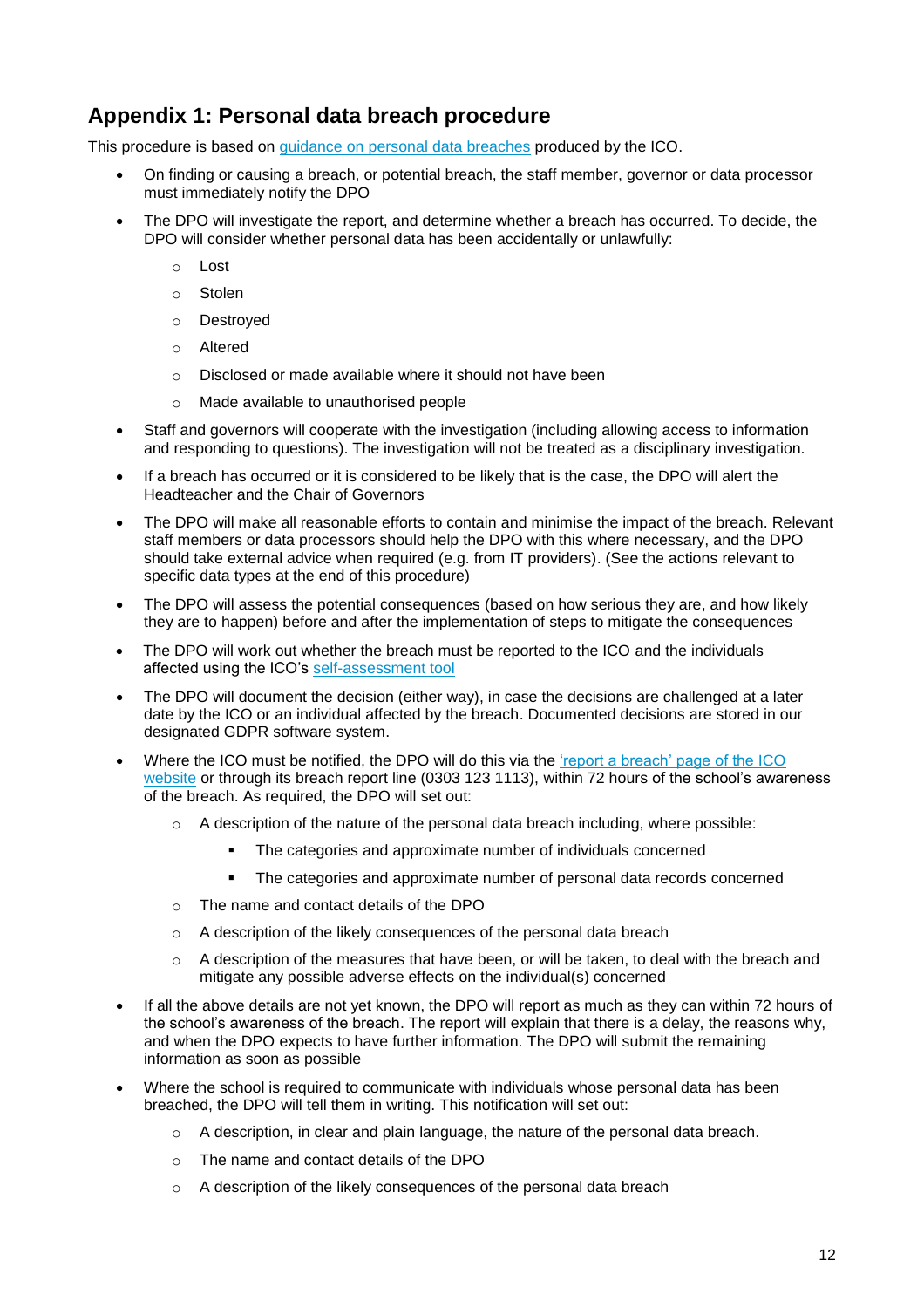- o A description of the measures that have been, or will be, taken to deal with the data breach and mitigate any possible adverse effects on the individual(s) concerned
- The DPO will consider, in light of the investigation and any engagement with the affected individuals, whether to notify any relevant third parties who can help mitigate the loss to individuals – for example, the police, insurers, banks or credit card companies
- The DPO will document each breach, irrespective of whether it is reported to the ICO. For each breach, this record will include the:
	- o Facts and cause
	- o Effects
	- $\circ$  Action taken to contain it and ensure it does not happen again (such as establishing more robust processes or providing further training for individuals)
- Records of all breaches will be stored in our designated GDPR software system.
- The DPO and Headteacher will meet to review what happened and how it can be stopped from happening again. This meeting will happen as soon as reasonably possible
- The DPO and the Headteacher will meet regularly to assess recorded data breaches and identify any trends or patterns requiring action by the school to reduce risks of future breaches

#### **Actions to minimise the impact of data breaches**

We set out below the steps we might take to try and mitigate the impact of different types of data breach if they were to occur, focusing especially on breaches involving particularly risky or sensitive information. We will review the effectiveness of these actions and amend them as necessary after any data breach.

#### **Sensitive information being disclosed via email (including safeguarding records)**

- If special category data (sensitive information) is accidentally made available via email to unauthorised individuals, the sender must attempt to recall the email as soon as they become aware of the error
- Members of staff who receive personal data sent in error must alert the sender and the DPO as soon as they become aware of the error
- If the sender is unavailable or cannot recall the email for any reason, the DPO will ask the ICT support provider (LGFL/ Click on IT) to attempt to recall it from the external recipients and remove it from the school's email system (retaining a copy if required as evidence)
- In any cases where the recall is unsuccessful or cannot be confirmed as successful, the DPO will consider whether it's appropriate to contact the relevant unauthorised individuals who received the email, explain that the information was sent in error, and request that those individuals delete the information and do not share, publish, save or replicate it in any way
- The DPO will endeavor to obtain a written response from all the individuals who received the data, confirming that they have complied with this request
- The DPO will carry out an internet search to check that the information has not been made public; if it has, we will contact the publisher/website owner or administrator to request that the information is removed from their website and deleted
- If safeguarding information is compromised, the DPO will inform the Designated Safeguarding Lead and discuss whether the school should inform any, or all of its local safeguarding partners